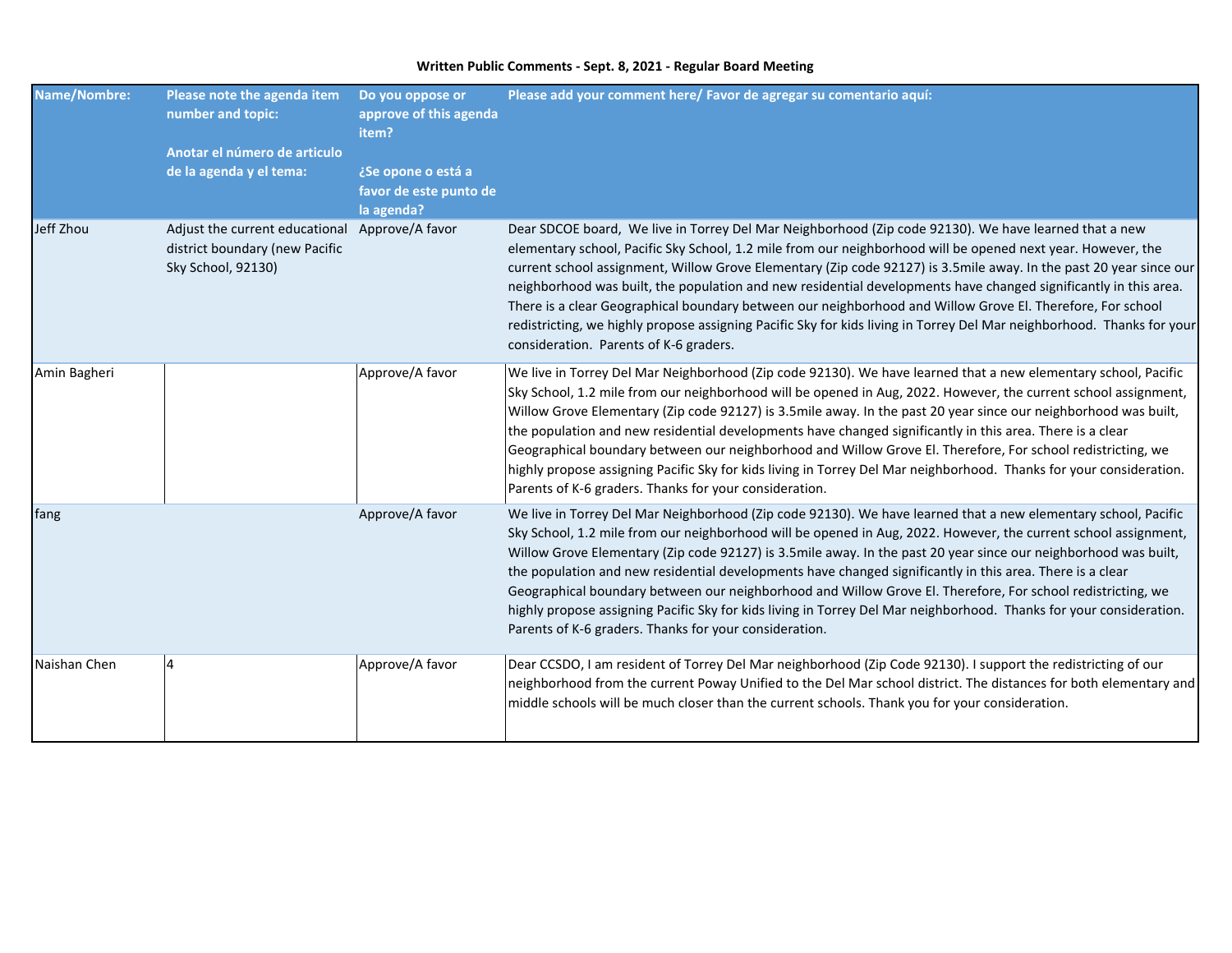| <b>Name/Nombre:</b> | Please note the agenda item<br>number and topic:<br>Anotar el número de articulo     | Do you oppose or<br>approve of this agenda<br>item?        | Please add your comment here/ Favor de agregar su comentario aquí:                                                                                                                                                                                                                                                                                                                                                                                                                                                                                                                                                                                                                                                                                                                                                                                                                                                                                                                                                                                                                                                                                                                                                                                                                                                                                                                                                                                                                                                                                                                                                                                                                                                                                                                                                                                                                     |
|---------------------|--------------------------------------------------------------------------------------|------------------------------------------------------------|----------------------------------------------------------------------------------------------------------------------------------------------------------------------------------------------------------------------------------------------------------------------------------------------------------------------------------------------------------------------------------------------------------------------------------------------------------------------------------------------------------------------------------------------------------------------------------------------------------------------------------------------------------------------------------------------------------------------------------------------------------------------------------------------------------------------------------------------------------------------------------------------------------------------------------------------------------------------------------------------------------------------------------------------------------------------------------------------------------------------------------------------------------------------------------------------------------------------------------------------------------------------------------------------------------------------------------------------------------------------------------------------------------------------------------------------------------------------------------------------------------------------------------------------------------------------------------------------------------------------------------------------------------------------------------------------------------------------------------------------------------------------------------------------------------------------------------------------------------------------------------------|
|                     | de la agenda y el tema:                                                              | ¿Se opone o está a<br>favor de este punto de<br>la agenda? |                                                                                                                                                                                                                                                                                                                                                                                                                                                                                                                                                                                                                                                                                                                                                                                                                                                                                                                                                                                                                                                                                                                                                                                                                                                                                                                                                                                                                                                                                                                                                                                                                                                                                                                                                                                                                                                                                        |
| Weidong Xu          | Adjust the current educational Approve/A favor<br>district boundary                  |                                                            | We are residents of Torrey Del Mar neighborhood (Zip Code 92130). When our neighborhood was first developed in<br>2002, we were zoned to Poway Unified School District due to more population residing east of the neighborhood. In<br>the past 10 years, the population along Carmel Valley Road has increased and changed dramatically. There is a clear<br>geographic boundary between our neighborhood and neighborhoods along Camino del sur. As part of Carmel<br>Valley (based on our zip code), we are A LOT closer to the public schools in Pacific Highland Ranch (San Dieguito<br>Union High) than the public schools in PUSD. Specifically, these are the distance between our neighborhood and<br>the elementary school, middle school, and high school if we are redistricted, comparing to the current schools we<br>are zoned. 1.4 miles to Pacific Sky elementary school (Open in Aug. 2022) vs. 3.4 miles to Willow Grove Elementary<br>School (Zip code 92127). 2.7 miles to Pacific Trail Middle School vs. 3.8 miles to Black Mountain Middle School<br>(92129). The high school distances are compatible. 2.4 miles to Canyon Crest Academy vs. 2 miles to Westview<br>High school (92129). It is safer and healthier for our children to go to school closest to home. When childhood and<br>adolescent obesities are a public health concerns, we want to encourage our kids to walk or bike to school if<br>possible. To do so, they need to be able to go to school that's closest to them. We want to teach our children's to<br>be environmentally conscious and reduce their carbon foot print. To do so, they need to be able to reduce their<br>commute time in the car and they need to have the option to walk/bike to school. Because of these reasons, we<br>propose school redistricting for our neighborhood. Thanks for your consideration.      |
| Choo Tan            | Adjust the current educational<br>district boundary (Torrey Del<br>Mar neighborhood) | Approve/A favor                                            | Dear CCSDO, We are residents of Torrey Del Mar neighborhood (Zip Code 92130). When our neighborhood was<br>first developed in 2002, we were zoned to Poway Unified School District due to more population residing east of<br>the neighborhood. In the past 10 years, the population along Carmel Valley Road has increased and changed<br>dramatically. There is a clear geographic boundary between our neighborhood and neighborhoods along Camino<br>del sur. As part of Carmel Valley (based on our zip code), we are A LOT closer to the public schools in Pacific<br>Highland Ranch (San Dieguito Union High) than the public schools in PUSD. Specifically, these are the distance<br>between our neighborhood and the elementary school, middle school, and high school if we are redistricted,<br>comparing to the current schools we are zoned. 1.4 miles to Pacific Sky elementary school (Open in Aug. 2022)<br>vs. 3.4 miles to Willow Grove Elementary School (Zip code 92127). 2.7 miles to Pacific Trail Middle School vs. 3.8<br>miles to Black Mountain Middle School (92129). The high school distances are compatible. 2.4 miles to Canyon<br>Crest Academy vs. 2 miles to Westview High school (92129). It is safer and healthier for our children to go to<br>school closest to home. When childhood and adolescent obesities are a public health concerns, we want to<br>encourage our kids to walk or bike to school if possible. To do so, they need to be able to go to school that's closest<br>to them. We want to teach our children's to be environmentally conscious and reduce their carbon foot print. To<br>do so, they need to be able to reduce their commute time in the car and they need to have the option to walk/bike<br>to school. Because of these reasons, we propose school redistricting for our neighborhood. Parents of preschooler. |